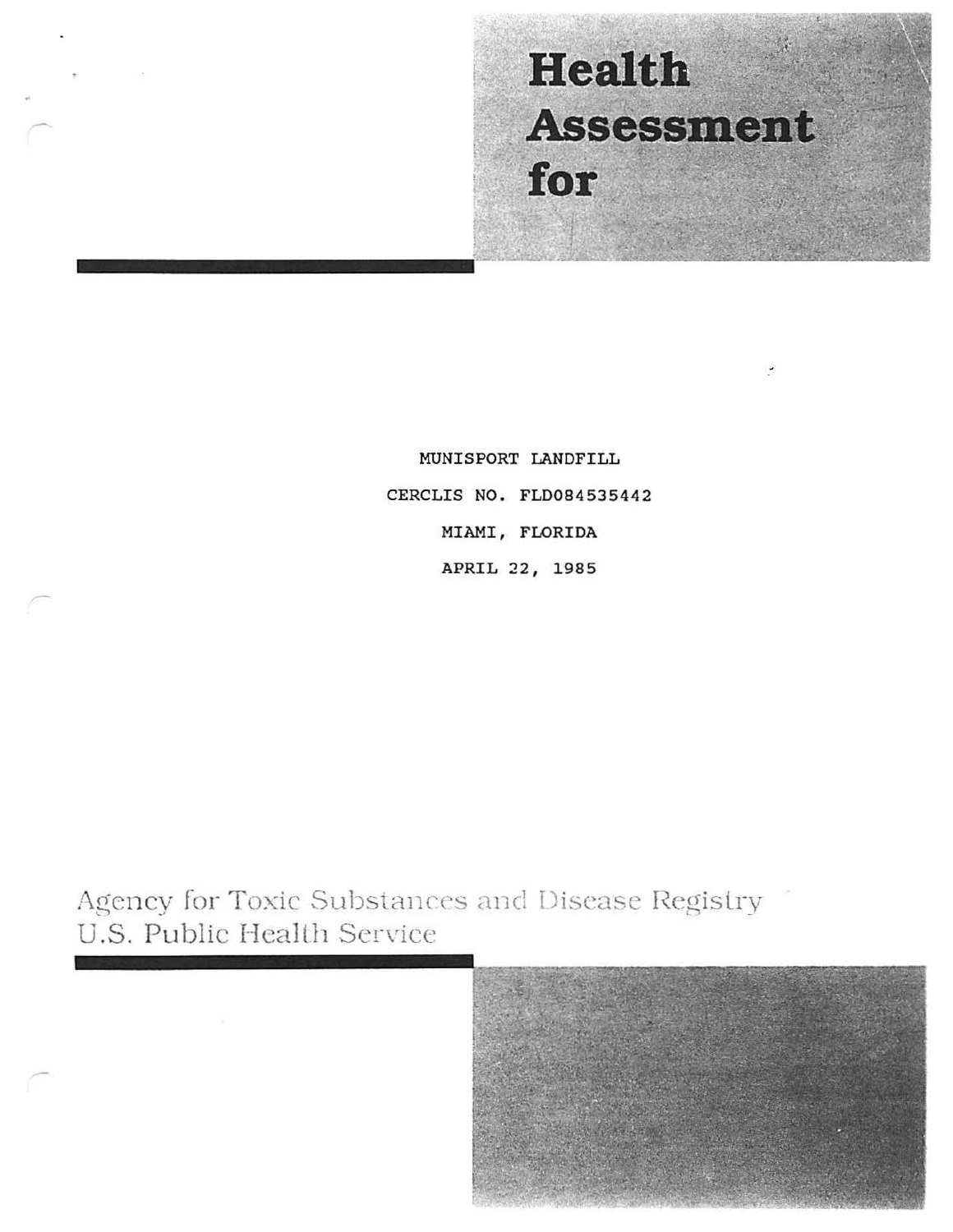Chief, SUpertund Implementation Group

€

Munisport Landfill SUperfund Site Miami. Florida

Chuck Piatrosewicz Public Health Advisor **EPA Region IV** 

The data you submitted on the above site has been reviewed by a committee of the Center for Environmental Health, Centers for Disease Control.

 $\mathbf{i}$ 

\

The Munisport Landfill (ML) is a 291 acre hazardous waste site located within the corporate limits of the City of North Miami, Dade County, Florida. The Centers for Disease Control has been asked to review for concurrence the BPA proposal to delist (remove froa tbe Rational Priorities List) the ML site.

I hope that the comments are useful.

Background

The Munisport Landfill (ML) is an inactive municipal landfill owned by the City of North Miami. No hazardous chemicals are known to be stored at the MI. aite; however, there have been reports of incidental hazardous · and infectious waste storage/disposal on-site.

The HL site is located in a metropolitan area bounded by major thoroughfares on the north, west, and south, Florida International University to the east, and a mansrove swamp to the southeast. the mangrove swamp provides a barrier between the site and Biscayne Bay. The site is reportedly accessible to vehicular or pedestrian traffic although a full-time resident provides some measure of security.

The City originally signed an agreement with Hunisport, Inc. in 1970 to develop a recreation complex. Munisport, Inc. first began filling low-lying areas with clean fill and construction debris, but by 1974 it was accepting municipal refuse. Under a temporary operating permit, the City was allowed to use refuse as fill material only above the water table and not in the wetlands. To provide cover for the refuse, eight lakes were excavated (in this area, high groundwater creates a lake of any excavation). Numerous permit violations occurred and the operating permits were revoked in 1981.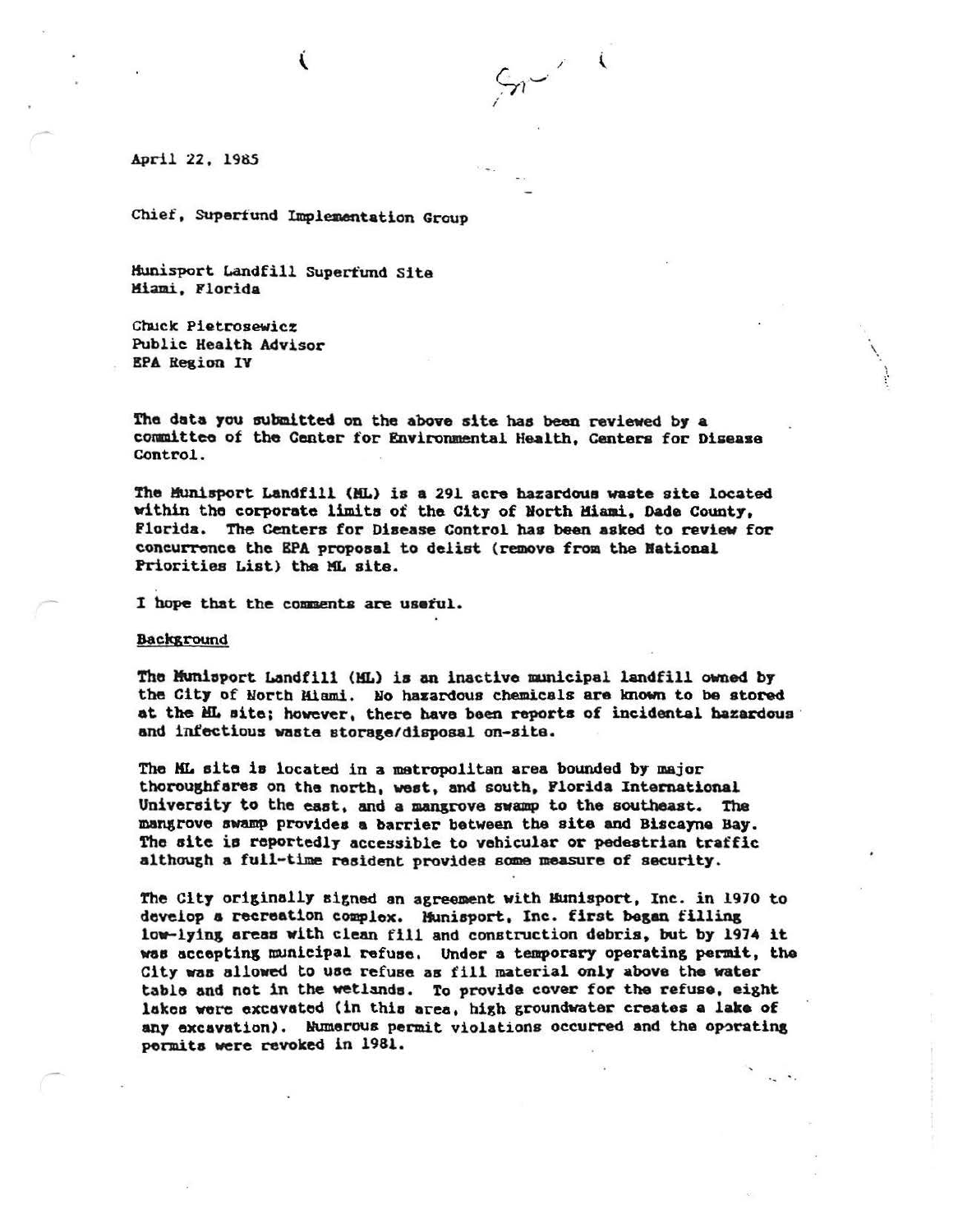## Page 2 - Chuck Pietrosewicz

(

#### Contaminants

Limited multimedia sampling has been performed on this site. No air pollution data were available for reviev, although there is documentation that winner odors led to three citations during the time the landfill was in uctive operation. Elemental concentrations of soil/sediment samples were found to be characteristic of carbonate rock environments. A fev sediment samples contained low levels (less than 120 ppb) of DOT metabolites and one sediment sample showed evidence of chlordane contamination (less than 80 ppb). Surface water samples from excavated ponds indicated that infiltration by landfill leachate (elevated nitrogen series) and saltwater intrusion had occurred. A further indication of leachate infiltration, inorganic and organic nitrogen levels were extremely pronounced in four groundwater samples (ammonia up to 460 mg/1 and Total Kjeldahl Nitrogen up to 800 mg/1). One groundwater sample, taken from the northern-most monitoring well, contained nanogram levels (less than 130 ng/1) of several pesticides and microgram levels (less than 130 ug/1) of several purgeable organics.

~ ' '

#### Discussion

The HL site has not been extensively studied and as a result numerous issues require further delineation. A fev issues, those presented in the Hazardous Waste Investigation (Field Inviestigation) Report, are discussed below.

As with any sanitary landfill, there is a potential for gas production accompanied by obnoxious (nuisance odors) or hazardous (explosive) conditions. Since this site is in close proximity to major thoroughfares and a university, the potential for continued, or renewed, problems relating to gas generation should be investigated.

Usually fugitive dusts cause problems at active landfills; here, the probability of wind erosion creating contaminated fugitive dusts is remote because the site is reportedly well covored with clean fill and well vegetated. Fugitive dusts should only become a problem if the site is disturbed.

The presence of DDT and chlordano metabolites in soils/sediments should not be misconstrued as evidence for, or against, the prospect of hazardous waste disposal on site. Both ODT and chlordane are broad spectrum insecticides which found widespread use in the U.S. for many years. The ubiquitous presence of these insecticides and their derivatives in a metropolitan environment is not surprising. The same may be true for the pesticides found in a water 3ample from one monitoring well, though those contaminants are more probably the result of landfill leachate. Leachate contaminated surface and groundwaters from the ML site impact on the Biscayne Aquifer, a major drinking water source in Florida. The groundwater in this area is considered brackish and unpalatable (result of saltwater intrusion) and is not used as a public vater supply. The limited number of water samples collected (as well as the limited number of monitoring wells) do not permit definitive conclusions, though it does appear that *HL* leachate is contributing to the continued, general degradation of the Biscayne Acquifer. This may affect public vater supplies in the future.

..  $\ddot{f}$ 

!f *t . b -.:* 4 ·

,. ~  $"$  .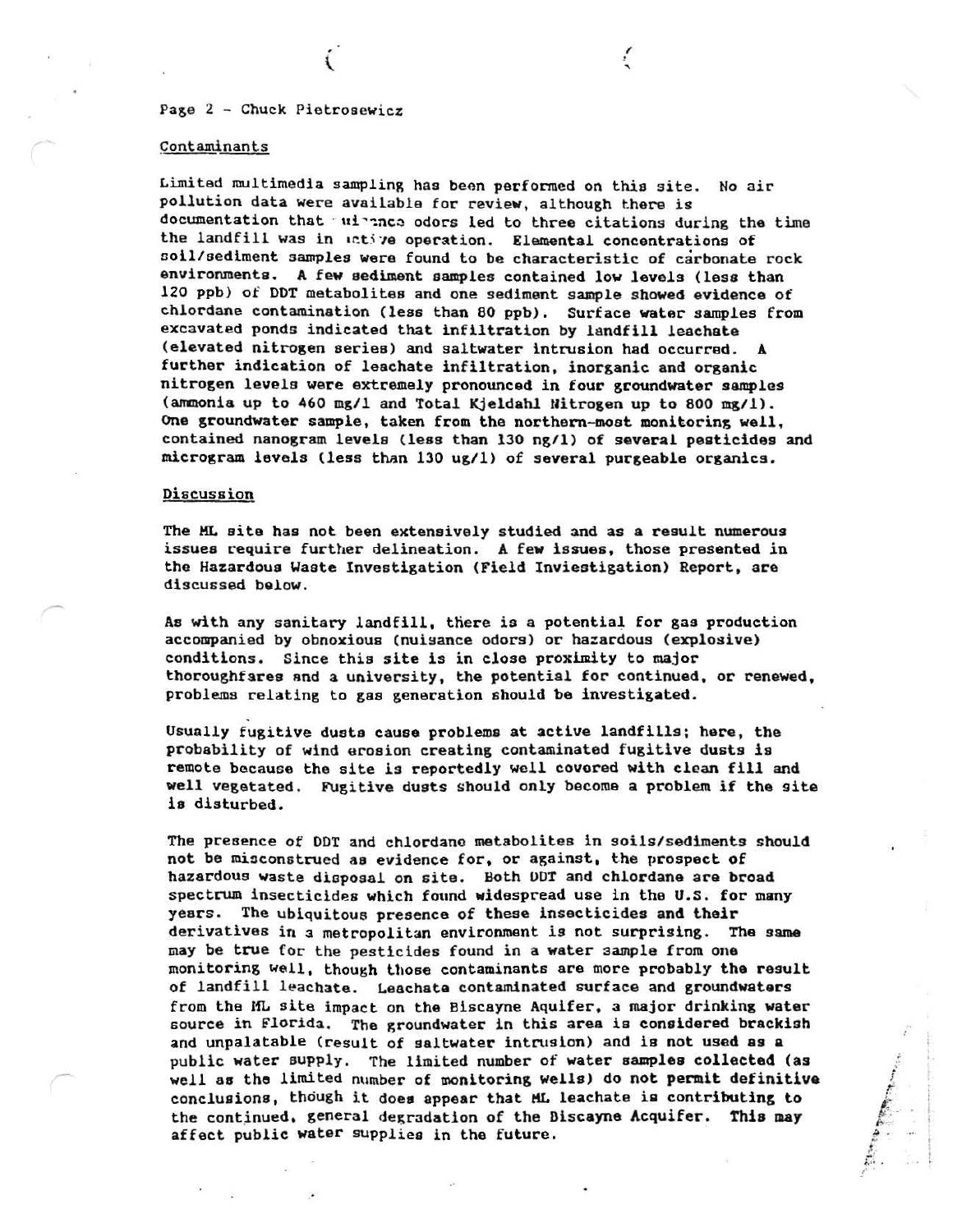#### Page 3 - Chuck Pietrosewicz

\.

The impact of contaminated surface and groundwaters, which may be migrating from the HL site, on contiguous estuarine ecosystems has also not been examined. Certain organics identified on this site, in particular DDT metabolites, are known to persist in the environment and can bioaccumulate in aquatic food chains. If such contaminates are prevalent on this site, which can be disclosed only by additional samp. ing, there may be a potential for significant long-term environmental (and perhaps public health) impacts.

Based on the data presented, the public health threat posed by this site would appear to be minimal, primarily because humans have limited access to the soils and waters of the ML site. However, CDC has only reviewed the Remedial Action Master Plan and a Hazardous Waste Investigation (Field Investigation) Report for the ML site. Neither of these documents provide sufficient sampling, monitoring, or site inveatigation data to warrant comment by CDC on environmental or public health impacts. Conclusions concerning the delisting of the ML site would not be prudent at this time.

A Remedial Investigation has not been conducted at the ML site which EPA (Washington) guidelines for dalisting NPL sites reportedly require prior to evaluation/approval of formal delisting. Considering the expanse of this site (170 acres of landfill) and its proximity to a population center, key municipal aquifer, and estuarine ecosystema, a Remedial Investigation appears to be a necessity. In addition, the information normally contained in a Remedial ·Investigation Report would allow CDC to comment on both public health issues and the delisting proposal.

### Conclusions/Recommendations

- 1. A remedial investigation has not been performed at the HL site. Available data do not allow definitive conclusions regarding the public health or environmental impacts which may be realized from potential site contamination. A remedial investigation of the ML site should be performed prior to consideration for delisting.
- 2. Assuming that delisting an NPL site will preclude any future remedial actions, there must be some surety that future, incidental contamination or exposure will not occur. With any suspected hazardous waste site there are certain intangibles which may represent potential pathways for human exposure to contaminants. These intangibles are sometimes overlooked but more often are inadequately described in written documentation. Tbua, at a minimum, in order to ascertain that this candidate for delisting has been accurately and thoroughly portrayed, a visual site inyestigation should be conducted by both CDC and EPA personnel.

Gaorsi A. Jones

cc: Stephen Margolis, COD, CEH Gary Hyers, CCO, CEH

COC:CEH:SIG:HMcLanahan:ked:4/22/85